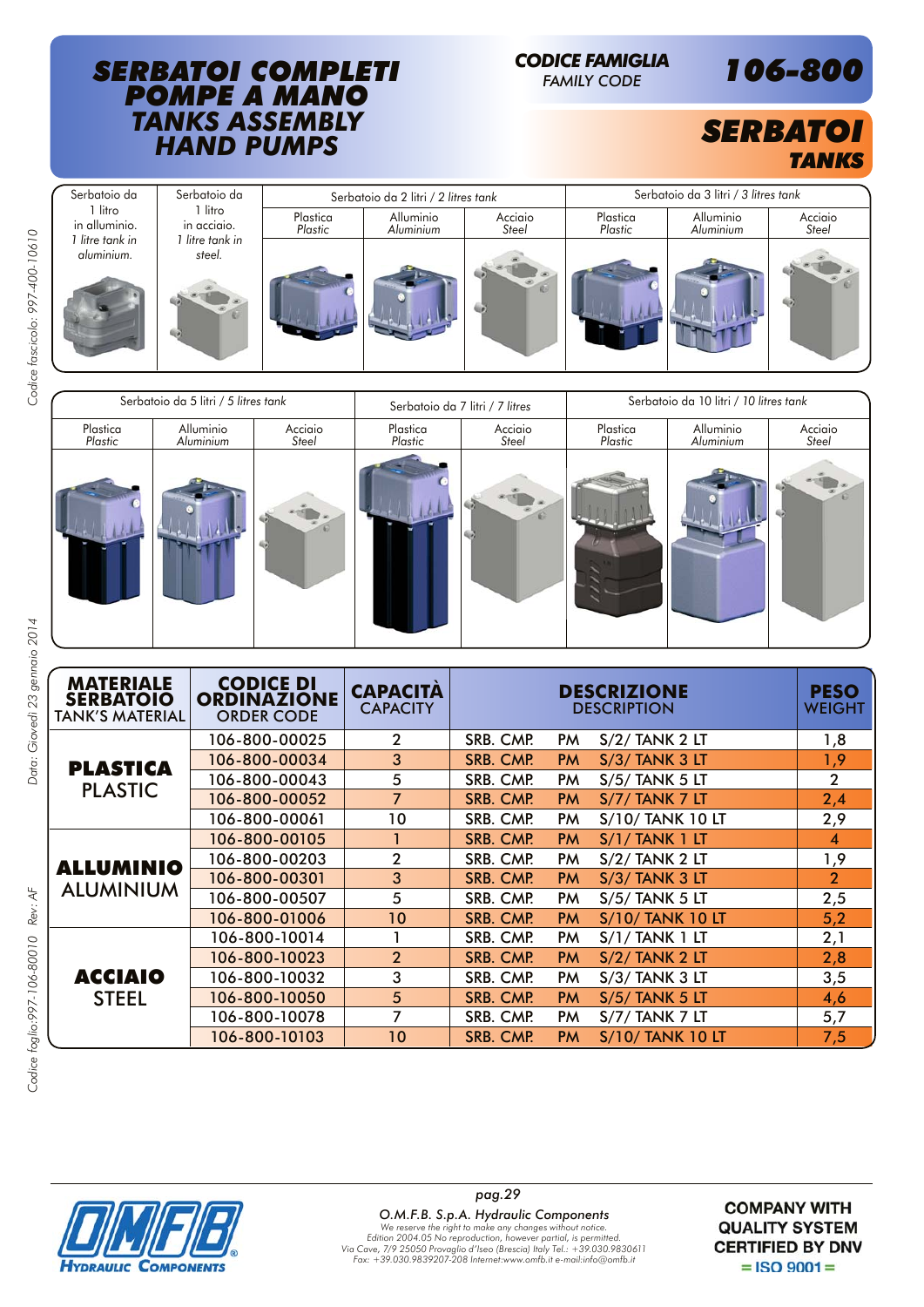## "FULCRO"

#### SCHEMA SERBATOI PLASTICA *PLASTIC TANKS COMPONENTS*

| $N^{\circ}$        |                           |                         | Serbatoio I / tank |                         |                        | <b>Codice</b>                  | Q.                                                       |                                                                                                  |
|--------------------|---------------------------|-------------------------|--------------------|-------------------------|------------------------|--------------------------------|----------------------------------------------------------|--------------------------------------------------------------------------------------------------|
| $\mathsf{N}^\circ$ | $\boldsymbol{2}$          | $\mathbf{3}$            | 5                  | $\overline{\mathbf{z}}$ | 10                     | P. Number                      | Q.                                                       |                                                                                                  |
| 1                  | $\bullet$                 | $\bullet$               | $\bullet$          | $\bullet$               | $\bullet$              | 509-005-00131                  | $\mathbf{1}$                                             |                                                                                                  |
| 2                  | $\bullet$                 | $\bullet$               | $\bullet$          | $\bullet$               | $\bullet$              | 514-003-00089                  | 1                                                        | ❤                                                                                                |
| 3                  | $\bullet$                 | $\bullet$               | $\bullet$          | $\bullet$               | $\bullet$              | 509-006-00121                  | $\overline{2}$                                           |                                                                                                  |
| 4                  | $\bullet$                 | $\bullet$               | $\bullet$          | $\bullet$               |                        | 506-000-00463                  | 1                                                        | $\mathbf{1}$                                                                                     |
|                    |                           |                         |                    |                         | $\bullet$              | 506-000-01435                  | 1                                                        | T<br>$\overline{3}$                                                                              |
| 5a                 | $\bullet$                 |                         |                    |                         |                        | 514-003-00070<br>514-008-00020 | 1<br>1                                                   | $\left($ 09 $\right)$                                                                            |
|                    |                           | $\bullet$               |                    |                         |                        | 514-008-00039                  | 1                                                        | $\overline{2}$<br>ŀ۱                                                                             |
| 5 <sub>b</sub>     |                           |                         | $\bullet$          |                         |                        | 514-008-00057                  | 1                                                        | $\overline{3}$                                                                                   |
|                    |                           |                         |                    | $\bullet$               |                        | 514-008-00075                  | 1                                                        |                                                                                                  |
| 5c                 |                           |                         |                    |                         | $\bullet$              | 514-009-10107                  | 1                                                        | $\overline{4}$                                                                                   |
| 6a                 | $\bullet$                 | $\bullet$               | $\bullet$          | $\bullet$               |                        | 502-002-10207                  | $\overline{8}$                                           | (10)<br>☜<br>5b                                                                                  |
| 6b<br>7            |                           |                         |                    |                         | $\bullet$<br>$\bullet$ | 502-002-00478<br>538-000-00331 | $\overline{8}$<br>$\overline{2}$                         |                                                                                                  |
| 8                  |                           |                         |                    |                         | $\bullet$              | 501-024-00063                  | $\overline{8}$                                           | 6a                                                                                               |
|                    |                           |                         |                    |                         |                        |                                |                                                          |                                                                                                  |
|                    |                           |                         |                    |                         |                        | <b>KIT RICAMBIO / KIT'S</b>    |                                                          |                                                                                                  |
| 9                  | $\bullet$                 | $\bullet$               | $\bullet$          | $\bullet$               | $\bullet$              | 106-800-01015                  |                                                          | $\overline{\mathcal{A}}$                                                                         |
|                    | $\bullet$                 | $\bullet$               |                    |                         |                        | 106-800-01024<br>106-800-01033 |                                                          | 5c                                                                                               |
| 10                 |                           |                         | $\bullet$          |                         |                        | 106-800-01051                  |                                                          | $\bigoplus$<br>♦<br>₩                                                                            |
|                    |                           |                         |                    | $\bullet$               |                        | 106-800-01060                  |                                                          | \$<br>\$<br>$\overline{Z}$<br><sup>નજી</sup> ⊵(11ે                                               |
| $\overline{11}$    |                           |                         |                    |                         | $\bullet$              | 106-800-01097                  |                                                          | ₩<br>$\frac{8}{\sqrt{2}}$                                                                        |
|                    |                           |                         |                    |                         |                        | ť<br>U.<br>III.                | $\overline{\mathbb{R}}$<br>$Lt$ 3<br>$\approx$<br>$Lt$ 5 | ⊜<br>$\circledcirc$<br>$\Delta$<br>$\overline{\phantom{a}}$<br>❸<br>$\overline{\mathbf{C}}$<br>Ō |
| ⊕                  |                           | 208<br>180<br>'UUU<br>置 | ⊕                  | Ф<br>Φ                  | 122<br>$\infty$        |                                | 182<br>$Lt$ 7                                            | Lt 10<br>UUU<br>( )<br>Ŧ.<br>О<br>▭<br>┍                                                         |
|                    | $4 \times \emptyset$ 10.5 | Φ<br>חמות               | $\uparrow$<br>0    | Ì<br>မ္တ                | $\overline{\circ}$     |                                | 302                                                      | <b>H.10</b><br>268                                                                               |

**COMPANY WITH QUALITY SYSTEM CERTIFIED BY DNV**  $=$  ISO 9001 $=$ 

*pag.30* **O.M.F.B. S.p.A. Hydraulic Components**<br>We reserve the right to make any changes without notice.<br>Edition 2004.05 No reproduction, however partial, is permitted.<br>Via Cave, 7/9 25050 Provaglio d'Iseo (Brescia) Italy Tel.: +3

**HYDRAULIC COMPONENTS** 

106

Codice foglio:997-106-80010 Rev: AF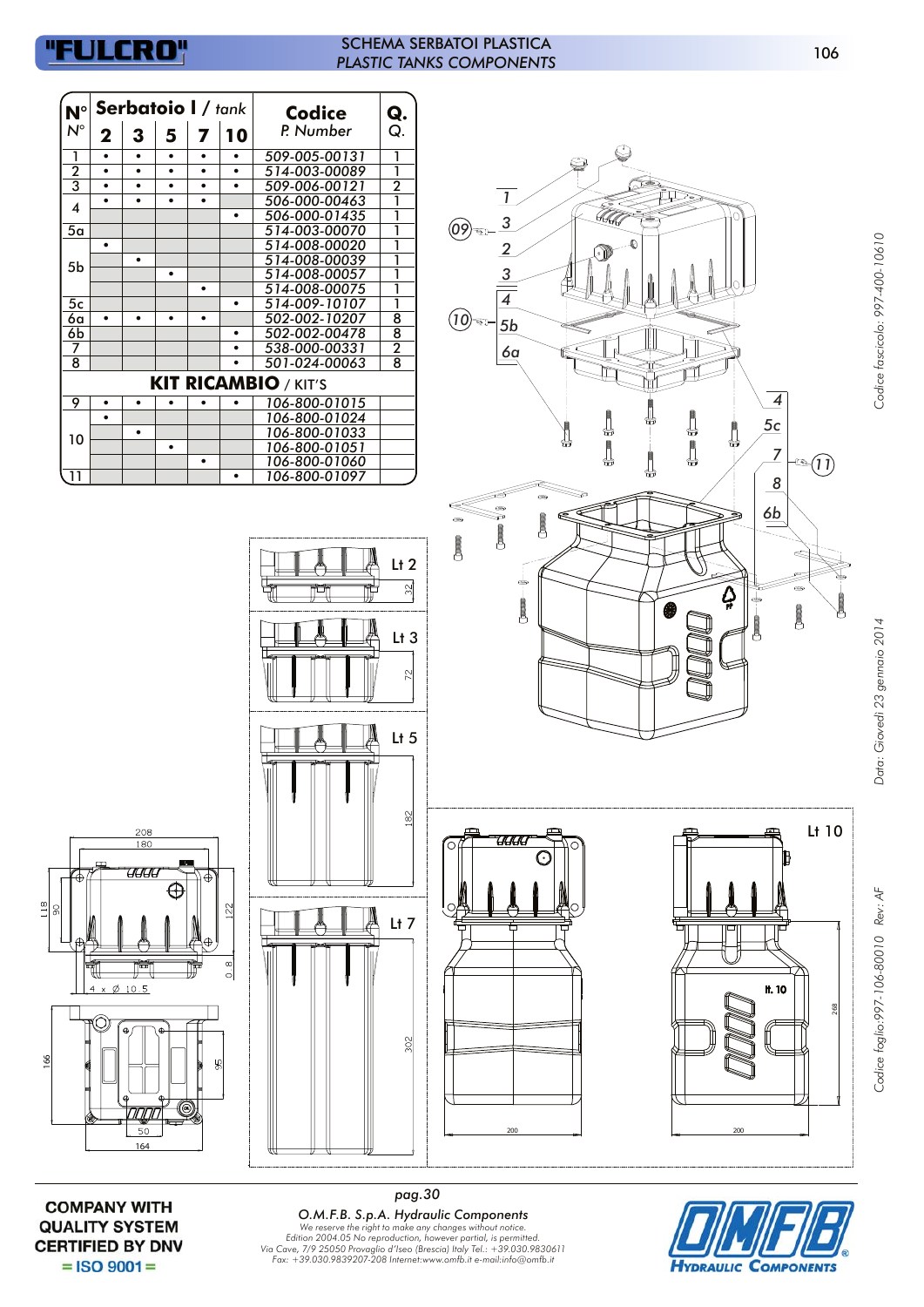#### SCHEMA SERBATOI ALLUMINIO *ALUMINIUM TANKS COMPONENTS*

 $L<sub>t</sub>$  2

 $L<sub>t</sub>$  3

 $\overline{z}$ 

 $\approx$ 

Lt<sub>5</sub>

 $\approx$ 

FULCRO



Lt 1

144.5

s

 $\frac{8}{0}$ 

164

 $50$ 

208  $\frac{1}{180}$ 

ण्ण

 $10.5$  $\sigma$ 

μ.

 $4x\emptyset10$ 

 $\frac{1}{2}$ 

**YDRAULIC** 







**COMPONENTS** 

*pag.31 O.M.F.B. S.p.A. Hydraulic Components* We reserve the right to make any changes without notice.<br>Edition 2004.05 No reproduction, however partial, is permitted.<br>Via Cave, 7/9 25050 Provaglio d'Iseo (Brescia) Italy Tel.: +39.030.9830611<br>Fax: +39.030.9839207-208 I

**COMPANY WITH QUALITY SYSTEM CERTIFIED BY DNV**  $=$  ISO 9001 $=$ 

106

166

 $\frac{8}{18}$